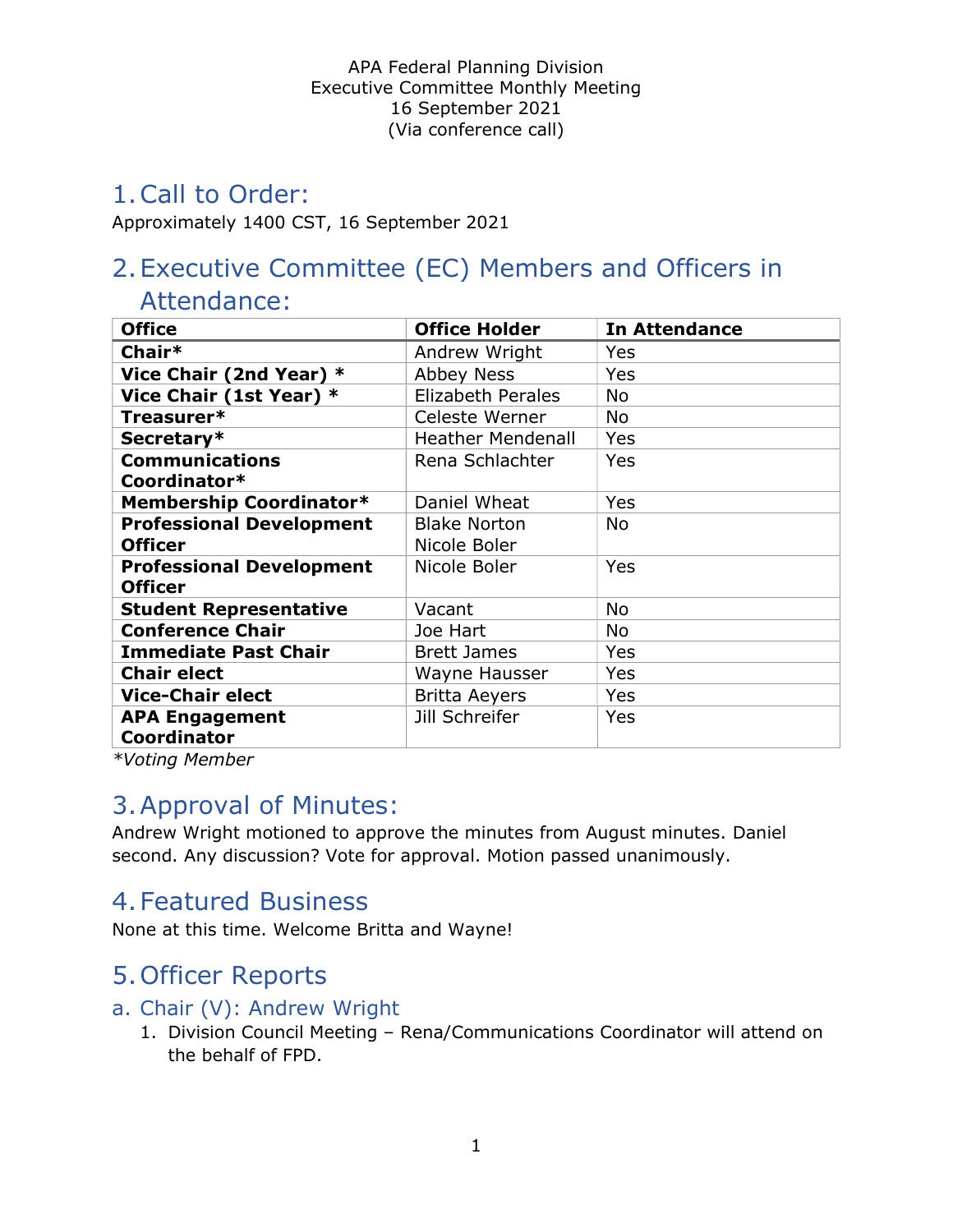- 2. Student Representative: Alison connected us with someone from Boston University. She is checking on availability and if she able to join, we will get her connected with Steve Baird.
- 3. Business Meeting Sept 2<sup>nd</sup>.
	- a. 35 people attended. The breakout session provided good feedback and overall, the business meeting was a success.
- 4. Draft Workplan was sent out for review to EC.
	- a. Significant changes include adding back to budget based on in person events. There is funding for someone to attend the NPC council. This allows us to have a booth at NPC and coordinate with other divisions.
	- b. The amount of the student scholarship was increased. We are going to target \$5000 and hope to offer 2 scholarships at \$2500 each.
	- c. In October, we will vote on the workplan and budget.
	- d. There is a Performance Report that follows the workplan approval.
	- e. Chair requested questions and there were not any.

## b. Conference Chair (NV): Joe Hart

#### n/a

- c. Senior Vice Chair (V): Abbey Ness
	- 1. 2022 Workshop planning has continued.
		- a. She reviewed the budget with the Treasurer. She will send to the EC for review by 10/14/21
		- b. She has had one on one meetings with local people to assist with planning.
		- c. Also met with conference managers who will be sending over the contract for review and signature.

#### d. Junior Vice Chair (V): Elizabeth Perales

- 1. Dan Froedge received a large response for the Urban Land Institute (ULI) event. A clarifying email was sent to those who RSVPd directing them to the ULI pay portal. The event was originally advertised as a free event to members. However, this is an important fundraiser for ULI and is not free to FPD member.
- 2. Met with PDO, Nikki, and ENRE to finalize our "game" plan for the joint Happy Hour event for October.
- 3. An eblast for the fall conference has been distributed and the website has been updated.
- 4. She is soliciting a fall conference session featuring 3D printing for construction of federal facilities. The vender is ICON and they're building for NASA and our DoD clients.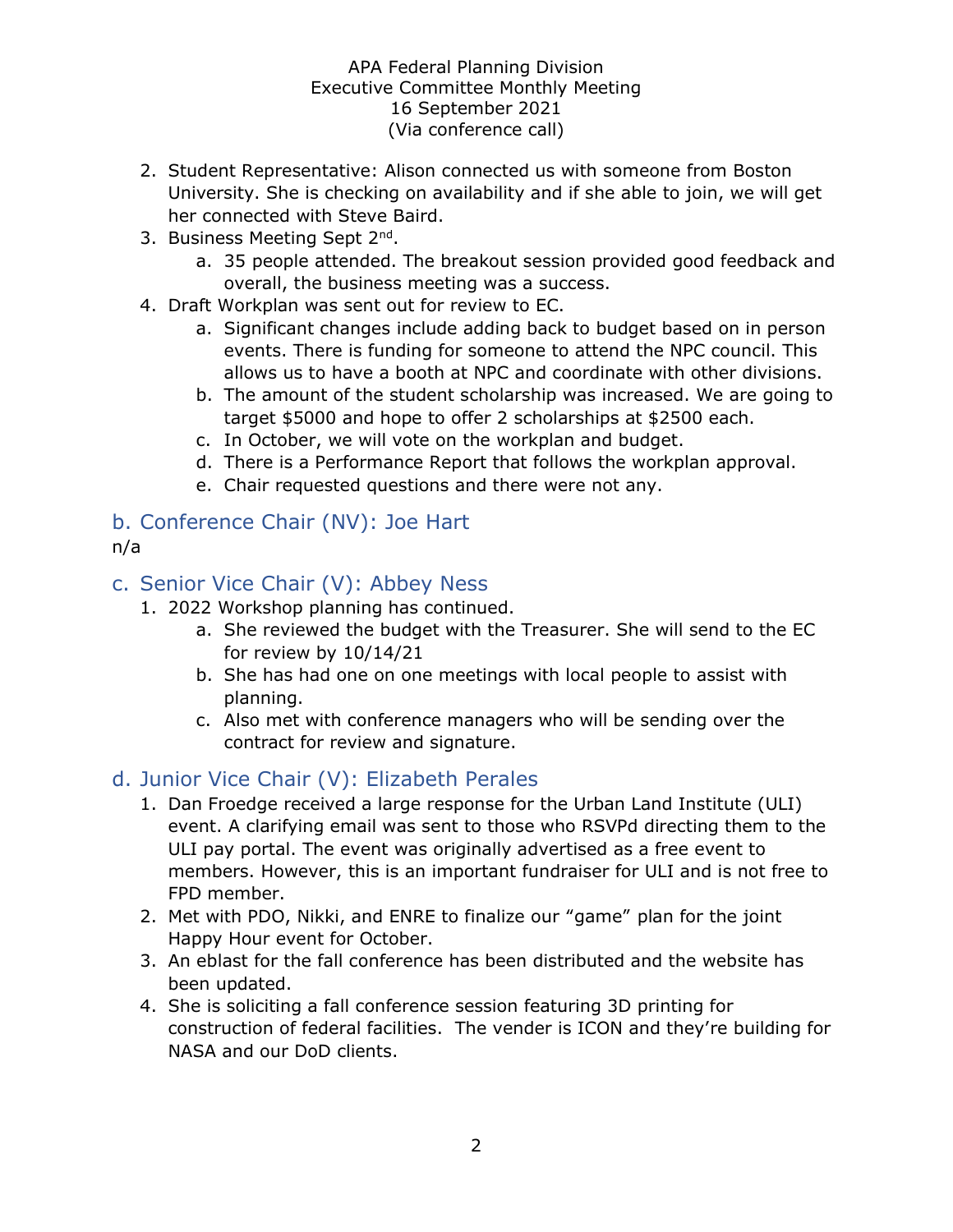- e. Immediate Past Chair (NV): Brett James
	- 1. Elections are complete. Nothing else to report.
- f. Treasurer (V): Celeste Werner 1. Per Chair, we are in good financial success.
- g. Secretary (V): Heather Mendenall
	- 1. She will send minutes to the chair for approval.
- h. Communications Coordinator (V): Rena Schlachter
	- 1. The Summer newsletter was sent out and has been posted to the website.
	- 2. It has been a busy time for FPD, so numerous eblasts have been sent out to our membership.
	- 3. The Communications Team has gotten two new volunteers.
	- 4. Website updated before business meeting, which was appreciated.
	- 5. Communications team has grown, and we are doing things that we had previously wished for.

#### i. Membership Coordinator (V): Daniel Wheat

The roster has not been updated by APA yet. He will be looking for student numbers this month to track if they drop off as free membership ends. .

#### j. Professional Development Officer (NV):

Nicole: Has been working with Elizabeth to have a joint happy hour in October. Testing next Friday. Blake is unable to join but tomorrow is their first tech presentation.

#### k. Student Representative (NV): TBD

Chair is coordinating with Alison Evans to help identify a replacement.

- l. FPD APA Engagement Coordinator (NV): Jill Schreifer
	- 1. The first APA Sustainability webinar was today and was a success.
	- 2. She will also be joining an upcoming APA meeting that is focused on planning trends forecasting. APA is looking to help identify topics and support divisions.
	- 3. She is looking for someone to help put together a session for next year for NPC.
	- 4. Would like to see someone from the EC at NPC have a booth.
	- 5. Credits for next year will include a Sustainability CM. There will be free session open to all members. Save the dates will be sent out soon. The sessions will not count for Sustainability credits yet, but would qualify for general CM. All are looking at things through an equity lens. They have asked each speaker to address equity. Happy hour is on schedule as discussed